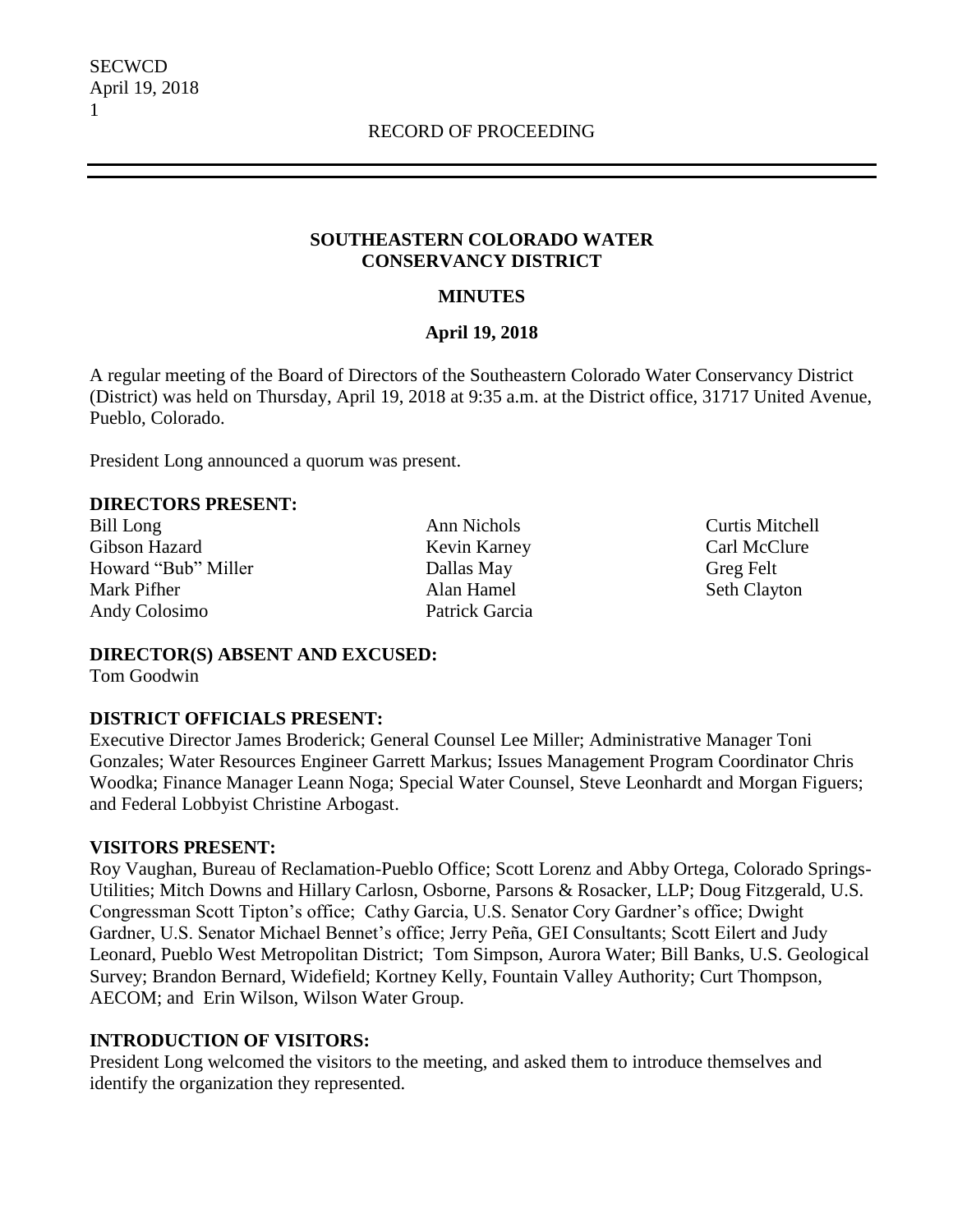#### **ACTION ITEMS:**

## SWEARING IN OF APPOINTED BOARD MEMBERS

Lee Miller said he had received a Court Order appointing Bill Long, Ann Nichols, Curtis Mitchell, and Alan Hamel to four-year terms on the District Board. Mr. Patrick Garcia was appointed to fill the vacancy resulting from the resignation of Vera Ortegon. Mr. Garcia's term will expire April 16, 2020. He asked that Mr. Long, Mr. Mitchell, Ms. Nichols, Mr. Garcia and Mr. Hamel, stand and repeat the oath. After reading the oath, the appointed Board members were asked to sign the oath, for filing with the court. Mr. Thomas Goodwin was not present.

President Long welcomed Mr. Garcia and congratulated the reappointed members.

# **APPROVAL OF MINUTES:**

President Long said the minutes of the March 15, 2018 Board meeting were posted to the Board website for review, and asked if there were any corrections or additions. Hearing none, Mr. Howard "Bub" Miller moved, seconded by Mr. Felt, to approve the minutes. Motion unanimously carried.

### **FINANCE COMMITTEE REPORT:**

Treasurer Nichols reported the financial statements for March were posted to the Board website for review. Ms. Nichols moved, seconded by Mr. Clayton, for acceptance of the March financial statements and payment of the April 2018 bills. Motion unanimously carried.

#### **CONSENT ITEMS:**

None

#### **PRESENTATIONS:**

2017 ANNUAL AUDIT President Long convened the Enterprise Board meeting to order at 9:40 a.m. to be held in conjunction with the District Board meeting to present the 2017 Annual Audit presentation.

Treasurer Nichols introduced Mitchell Downs and Hillary Carlson, from Osborne, Parsons & Rosacker, LLP,who represent the firm that conducted the 2017 audit. Mr. Downs read the Independent Auditor's Report. Treasurer Nichols recognized the work of Leann Noga and the staff with assisting the auditors with the audit process. Leann Noga gave a special thank you to Stephanie Shipley, for the great work she did in the process.

# **ACTION ITEMS-CONTINUED:**

APPROVAL OF 2017 ANNUAL AUDIT

Treasurer Nichols moved, seconded by Mr. Clayton, the audit of the 2017 finance statements of the Enterprise be approved as presented. Motion unanimously carried.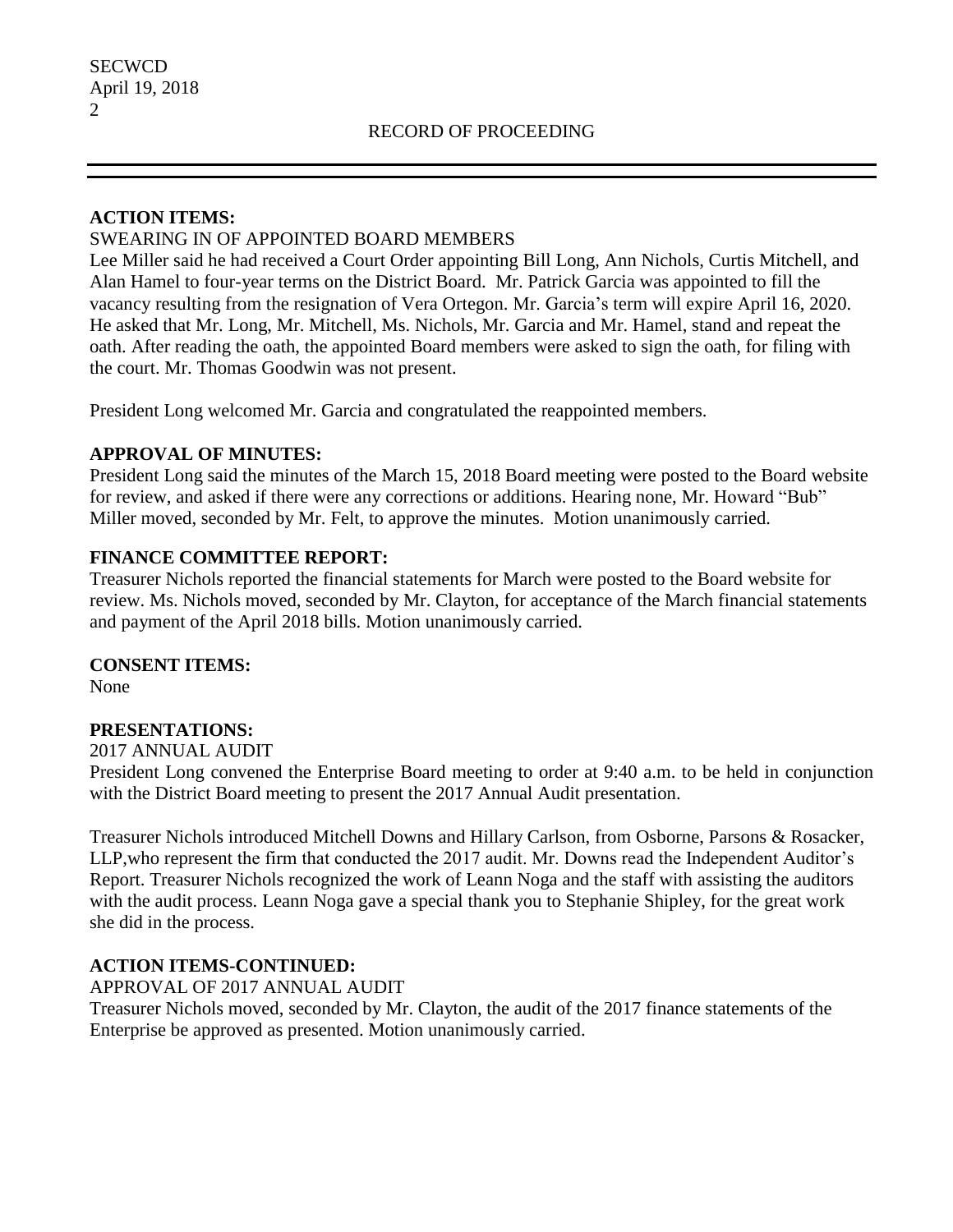# APPROVAL OF 2017 FINANCIAL STATEMENTS

Treasurer Nichols moved, seconded by Mr. Clayton, that the 2017 finance statements of the Enterprise be approved as audited. Motion unanimously carried.

President Long recessed the Enterprise meeting at 9:50 a.m.

### **PRESENTATIONS-CONTINUED:**

### VOLUNTARY FLOW MANAGEMENT PROGRAM

Bob Hamel reported the Colorado Department of Natural Resources (CDNR) on behalf of the Division of Wildlife (DOW), and the Division of Parks and Outdoor Recreation (DPOR), now Colorado Parks and Wildlife or CPW, has made annual recommendations, with annual concurrence and implementation by Reclamation and the Southeastern Colorado Water Conservancy District (District), for operation of a Voluntary Flow Management Program (VFMP). An integral part of the VFMP is the method in which Reclamation operates Twin Lakes and Turquoise Reservoirs to manage flows in the Arkansas River above Pueblo Reservoir. The flows are managed to benefit recreational and fishery purposes while fully satisfying the primary purposes of the Fryingpan-Arkansas Project (Project) and other contractual obligations, pursuant to its recommendations made by the CDNR in consultation with the District. The District participates in the VFMP as the holder of the decreed water rights for Project water. Mr. Hamel thanked the District for the continued support of the VFMP.

# COMMUNITY OUTREACH PUBLICATION

Mr. Woodka reported the two publications which look at the people and purposes of the Fryingpan-Arkansas Project (Project) and Southeastern Colorado Water Conservancy District (District) are now printed and ready for distribution.

"Keeping the Promise" is meant as a report to the community about past accomplishments, current operations, and future goals of the Project and District. These were prepared in response to the Board's September 21, 2017, meeting as part of a communication plan to talk to District stakeholders.

Each "Keeping the Promise" publication is geared toward one of the nine counties within the District to show direct past or future benefits those counties will receive. Board members made several suggestions for changes to the first drafts, and these have been incorporated in the final publication.

The next step in the "Keeping the Promise" program will be to schedule public meetings in each of the counties to explain how the District will proceed with negotiations of its Repayment Contract with Reclamation.

The "Legacy of Service" publication is intended for distribution during 2018 as a way to celebrate the service of people who have provided leadership for the District, and the Arkansas River basin, over the past 60 years.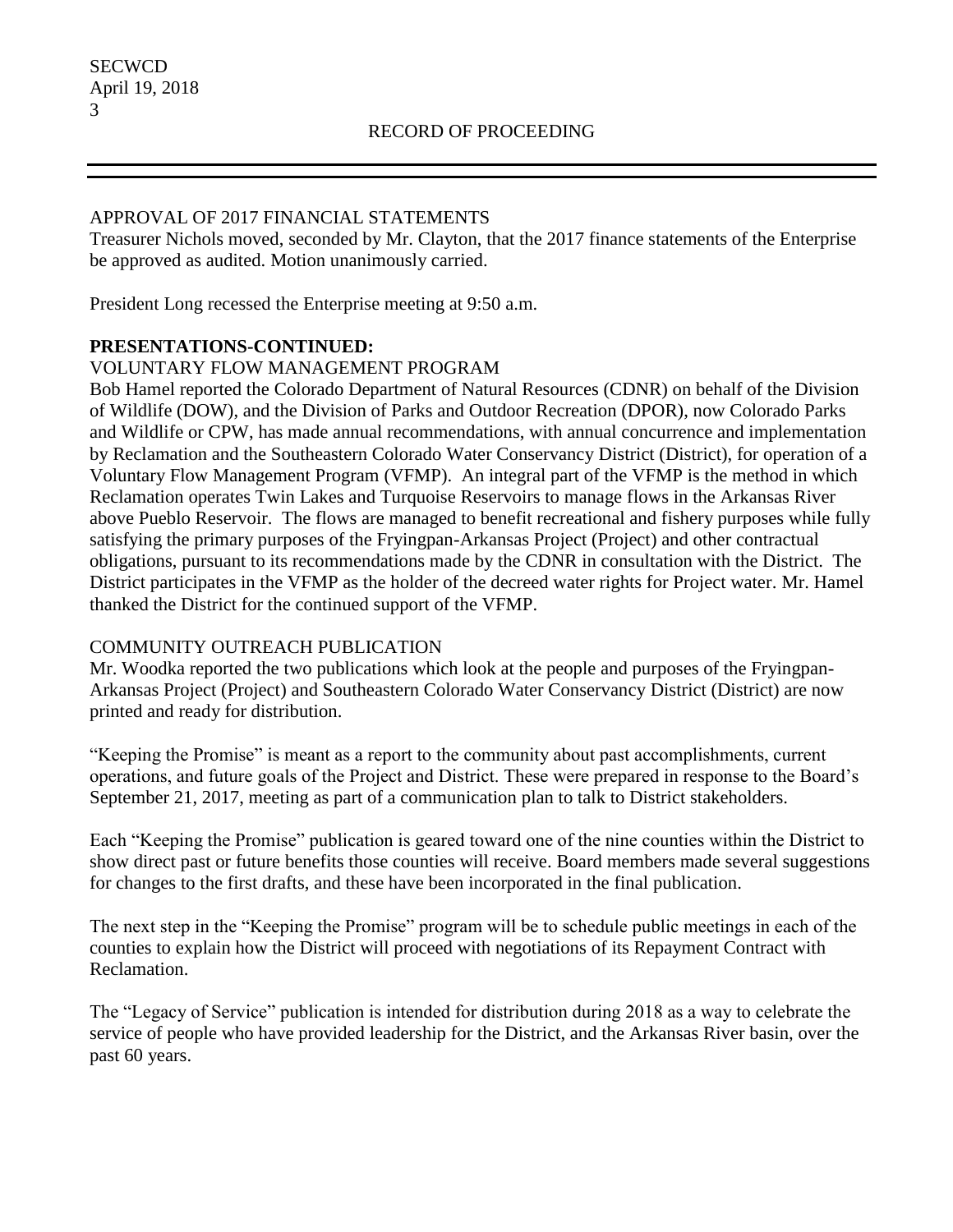"Legacy of Service" provides biographical sketches of water leaders who were honored with the "Wayne N. Aspinall Water Leader of the Year" award, sponsored by the Colorado Water Congress; who served on the Colorado Water Conservation Board; who served on the Colorado Water Resources and Power Development Board; every District Board member for the past 60 years; and all of the winners of the "Bob Appel Friend of the Arkansas" award, which is given annually by the Arkansas River Basin Water Forum.

The publications are intended as an educational program during the District's 60th anniversary year, and as a way of memorializing individual contributions for future generations.

# **ACTION ITEMS-CONTINUED:**

# EXECUTIVE DIRECTOR'S EVALUATION

President Long reported the Human Resources (HR) Committee evaluates the executive director's performance. President Long reviews the evaluations submitted by the HR Committee members, and recommends an amount to be awarded, if any, to the HR Committee for recommendation to the Board.

The HR Committee met on March 15, 2018 and discussed Mr. Broderick's annual performance review. During Executive Session, Mr. Broderick's performance was evaluated by the HR Committee. It is recommended that based on Mr. Broderick's excellent performance for the following:

- Hydroelectric Project-Maximizing the Fry-Ark Project to the benefit of the District.
- AVC Continued creativity for a challenging project.
- $\bullet$  Budget Book Exceptional document that is very informative.
- Staff Development He is getting the best out of a great staff.
- Contract and AVC negotiations a vision and planning for the future.
- Water Rate Study Maintaining the financial health of the District.

The HR Committee recommends to the Board, that a two percent (2%) increase be retroactive to January 2018.

Mr. Hamel moved, seconded by Mr. Hazard, to approve a two percent (2%) increase to be retroactive to January 2018 for the executive director. Motion unanimously carried.

# APPROVAL OF STIPULATION IN SOUTHEASTERN'S DIVISION 2 CHANGE CASE (CASE NO. 16CW3076)

Mr. Leonhardt reported the Board directed Special Water Counsel to file the Application in this case on October 20, 2016, through Resolution No. 2016-02D. The Board has authorized stipulations with five of the eleven opposers in Case No. 16CW3076: Pueblo Board of Water Works (Pueblo Water), District 67 Irrigation Canals Association (District 67), and The Amity Mutual Irrigation Company (Amity) on July 20, 2017, and with Tri-State Generation and Transmission Association, Inc. (Tri-State) and Penrose Water District (Penrose) on January 18, 2018. Legal counsel provided the Board a confidential Executive Session memorandum on this case in November 2017.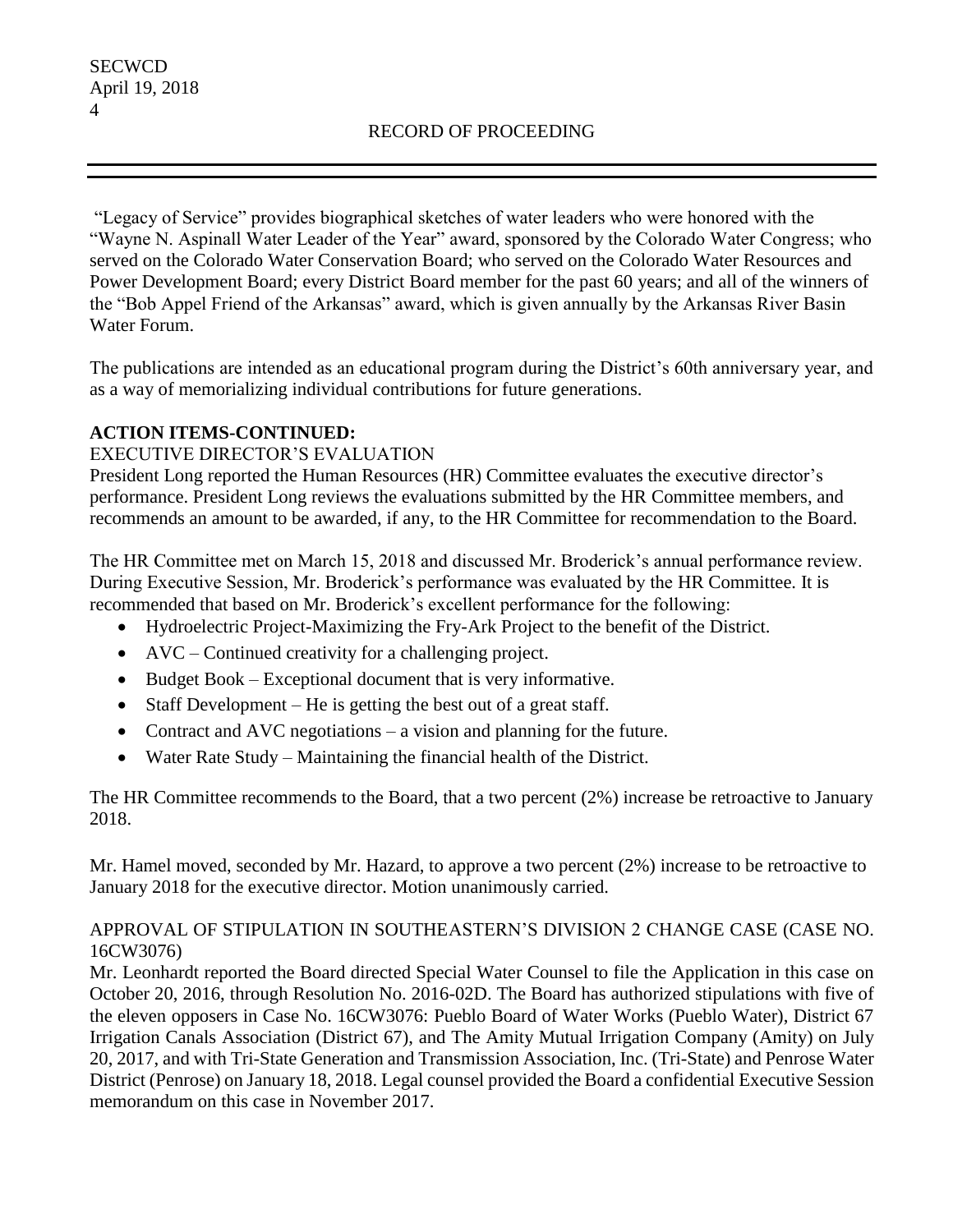The District's remaining conditional Fryingpan-Arkansas Project (Project) Water rights in Water Division 2, on the East Slope, include six rights related to the Project's unbuilt Arkansas Power Canal System (APCS): Malta Canal, Otero Conduit, Otero-Wapaco A, Otero-Wapaco B, Wapaco Diversion, and Chalk Creek Diversion (collectively, "APCS Rights").

With the Board's authorization through Resolution No. 2016-02D, Special Water Counsel filed a Change Application on November 23, 2016 (Case No. 16CW3076) to change the District's APCS Rights to allow diversion and storage of those water rights at Pueblo Reservoir, to allow diversion and storage of the Otero-Wapaco A right in Clear Creek Reservoir, and to correct three legal descriptions, and filed a Diligence Application on November 29, 2016 (Case No. 16CW3079).

The District's objectives in Case No. 16CW3076 are to (1) change the point of diversion for the District's APCS Rights to Pueblo Reservoir, and for the Otero-Wapaco Subsection A right, to Pueblo Reservoir and Clear Creek Reservoir; (2) obtain a decree that allows storage of the APCS Rights in Pueblo Reservoir (including future enlargement space), and for the Otero-Wapaco Subsection A right, in Pueblo Reservoir and Clear Creek Reservoir; and (3) correct the errors in some previously decreed legal descriptions.

There are eleven opposers in Case No. 16CW3076. Five have stipulated. (Pueblo Water stipulated to a proposed decree dated June 12, 2017; District 67 and Amity stipulated to a proposed decree dated June 13, 2017; Penrose stipulated to the proposed decree dated October 11, 2017; Tri-State stipulated to a proposed decree dated December 28, 2017.)

Aurora will stipulate to the proposed decree dated March 22, 2018. This proposed decree includes procedural updates now that the Water Referee has referred the case to the Water Judge. These updates do not affect the District's objectives. The proposed decree otherwise contains the same conditions that the District recently stipulated to with Tri-State and Penrose. Thus, the March 22, 2018 proposed decree satisfies the District's objectives, consistent with the previously approved stipulations. Attachment 2 to this Action Item is a proposed decree showing the changes from the December 28, 2017 proposed decree. If the Board approves the stipulation with Aurora, five opposing parties will remain in Case No. 16CW3076: Colorado Springs Utilities (CS-U), Public Service Company (PSCo), Colorado Water Conservation Board (CWCB), Lower Arkansas Water Management Association (LAWMA), and Pueblo West Metropolitan District.

Case Nos. 16CW3076 and 16CW3079 have been re-referred to the Water Judge. Counsel expects that the Water Judge will set trial dates in a status conference on May 18, 2018. The District's expert disclosures and report will be due approximately nine months prior to trial.

Mr. Hamel moved, seconded by Mr. Felt, to authorize Special Water Counsel to execute stipulation with the City of Aurora in the District's Change Case No. 16CW3076, consenting to entry of a decree that is no less restrictive on the District than the proposed decree dated March 22, 2018. Motion unanimously carried.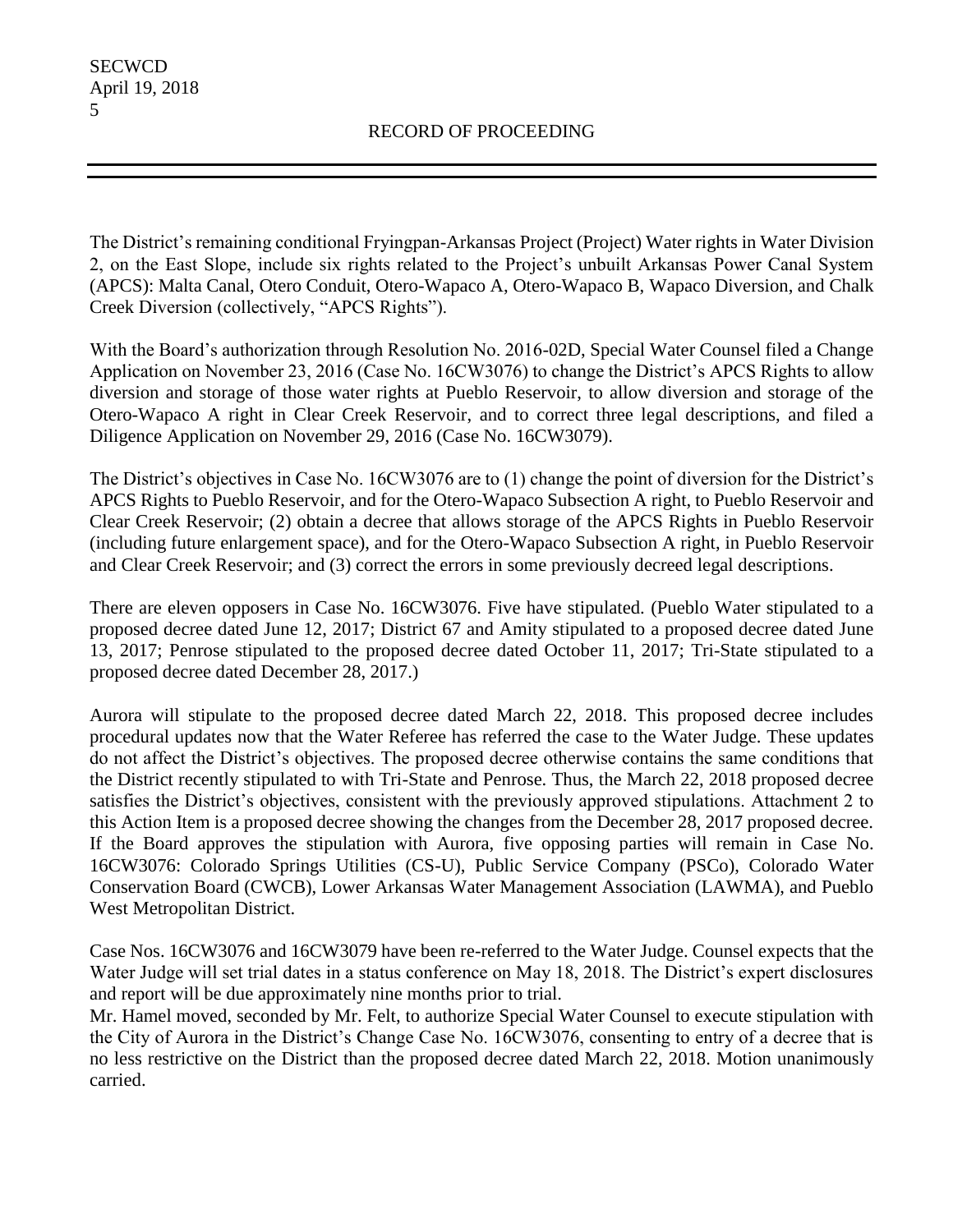#### **MONTHLY/QUARTERLY REPORTS:**

#### U.S. BUREAU OF RECLAMATION REPORT

Roy Vaughan provided a PowerPoint presentation reviewing the following:

- As of April 15, 2018 there were 241,748 acre-feet stored in Pueblo Reservoir; 135,715 acre-feet of Project water; 37,760 acre-feet of Excess Capacity water; 66,940 acre-feet of Winter water
- There is currently 109,658 acre-feet of Project space in Pueblo Reservoir and 40,852 acre-feet of space in Turquoise and Twin Lakes Reservoirs
- Charts illustrating storage amounts in Turquoise, Pueblo, and Twin Lakes
- Total M&I Project Water in the System
- Project Reservoirs: Turquoise 106%; Twin Lakes 110%; Pueblo 123%
- Arkansas River Basin Time Series Snowpack Summary April 18, 2018
- Upper Colorado River Basin Time Series Snowpack Summary April 18, 2018
- U.S. Drought Monitor COLORADO
- U.S. Drought Monitor WEST
- Upper Colorado River Basin Snow Water Equivalent (SWE) Summary Current as of April 18, 2018
- Arkansas River Basin Snow Water Equivalent (SWE) Summary Current as of April 18, 2018
- April 1 Forecast-40,800 Acre-Feet

Mr. Vaughan reported the collection system is being opened up and site setup continues. Mt. Elbert Conduit is currently off. At present Reclamation is moving 120 cfs. of Project water from Twin to Pueblo. Movement of water will be adjusted according to the forecast and customer needs.

# DIVISION ENGINEER'S REPORT

# None

#### U.S. GEOLOGICAL SURVEY

Bill Banks presented a PowerPoint titled, *USGS Update*-*Evaluation of Selected Water-Quality Issues,*  reviewing the following:

- Discrete Specific Conductance Data
- Specific Conductance Relationship with Total Dissolved Solids
- Specific Conductance Relationship with Discharge
- Average Annual Streamflow (2000-2006)
- Average Annual Dissolved-Solids Loads (2000-2006)
- 2-Year Project Funded by Regional Resources Planning Group (RRPG)

#### STATE LEGISLATION UPDATE

Lee Miller reported the Southeastern Colorado Water Conservancy District (District) participates in the Colorado Water Congress State Affairs Committee, which generally meets on Monday mornings in Denver before the Legislature begins its work for the week..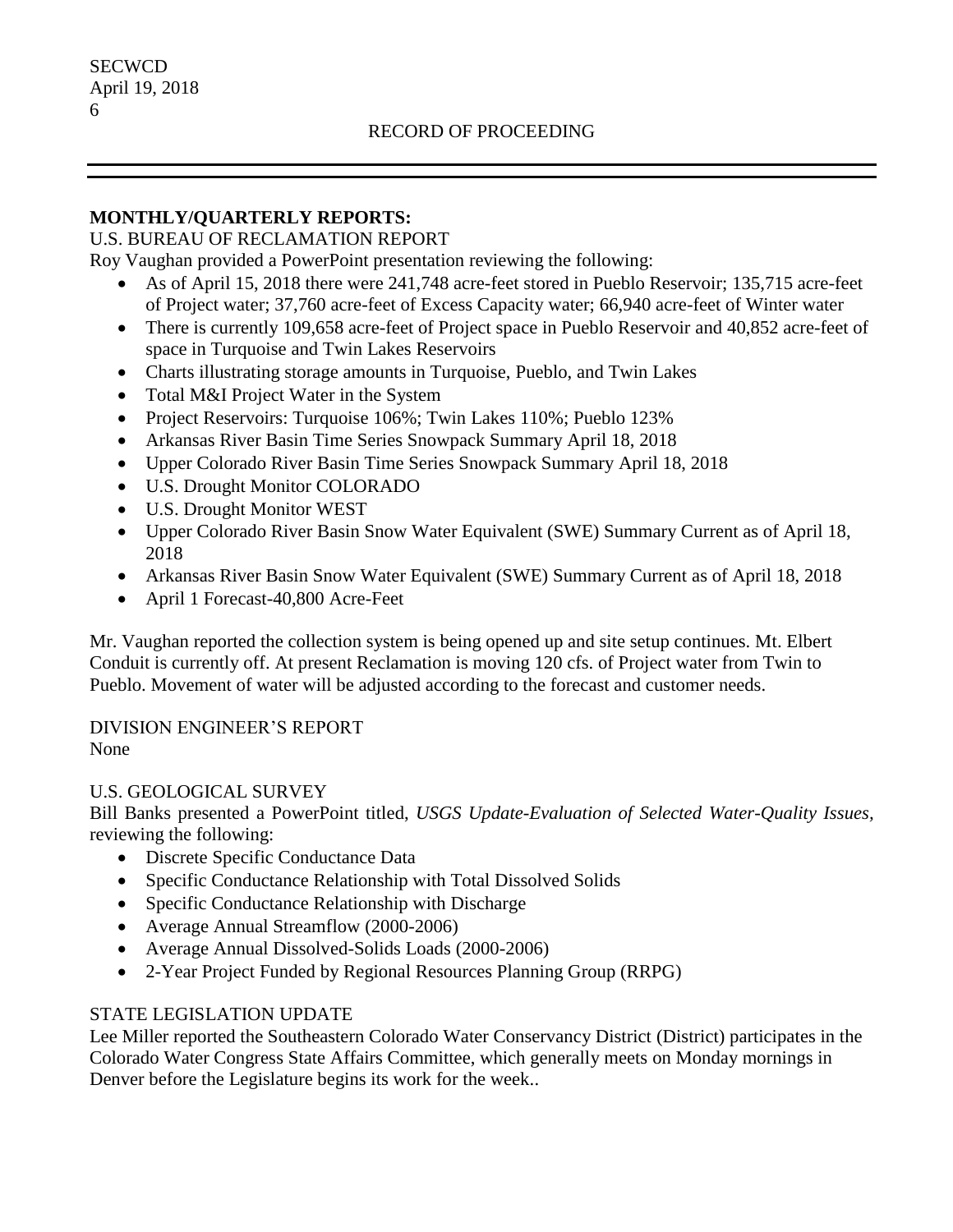Among the bills the District is actively following is **SB18-038**, sponsored by Senator Donovan with Senator Coram and Representative Esgar with Representative Willett, concerning the use of reclaimed water to produce hemp passed Senate Agriculture, Natural Resources, and Energy with an amendment. The bill passed on second reading in the Senate on April 11, 2018, and is awaiting final action of the Senate, before beginning the legislative trek in the House.

As reported previously, Lee Miller has been actively participating in meetings convened by Northern Water to address issues related to Northern Water's mitigation requirements for permitting of its Northern Integrated Supply Project. The multiple meetings have involved more than 50 people representing water interests throughout the state, resulting in the introduction of **SB18-170**. Senator Jerry Sonnenberg introduced a predecessor bill, **SB17-282**, during the last session to address this problem, but that bill failed. This bill is designed to allow the use of certain stored water to satisfy mitigation requirements established by the State of Colorado. The stored water that could be applied to this use must be in a newly constructed reservoir or an existing reservoir that has been expanded. The bill sets forth the process and requirements for the water right owner to follow in order to be able to use the stored water for mitigation purposes. Once the applicant has secured the mitigation requirements, the applicant could make an application to the Colorado Water Conservation Board (CWCB) to establish the conditions under which the stored water could be released in the designated stream reach. The considerations for the CWCB are related to the amount of water to be released, the timing requirements associated with the release, and the termination point on the designated stream reach. Once those matters have been resolved, an application is to be made to the water court for approval and assurance that no other water users would be adversely affected by the release.

A key element of the concept is that the water to be released is considered to be an increment of water that travels along the stream in addition to the usual water that flows in the stream. This increment would be restricted from diversion by other water users, but the normal flow of water would remain available for diversion and use in conformance with existing water law and the doctrine of prior appropriation.

The District's main goal in working with Northern Water during the past session and these most recent meetings is to assure that the bill would not impact the Upper Arkansas Voluntary Flow Management Program (VFMP) and agreement that the District has been instrumental in effectuating since 1991. Lee Miller worked with lawyers from the River District and the environmental community to fashion the "savings clause" language that addresses the VFMP concern and similar concerns on the west slope. The bill has passed both the House and Senate, and was signed by the Governor on April 12, 2018.

Another bill of interest is **HB18-1008**, sponsored by Representative Esgar with Representative Arndt and Senator Donovan with Senator Coram, the "Mussel Free Colorado Act" would provide a partial solution to the funding problems of interdicting and eradicating the invasive aquatic nuisance Zebra mussels and quagga mussels. The bill proposes to levy a decal fee on motorboats and sail boats to raise an estimated \$2.3 million to combat the invasive species. For Colorado resident boaters, the fee would be \$25 and \$50 for non-resident boaters if the boat is to be in Colorado waters for more than 60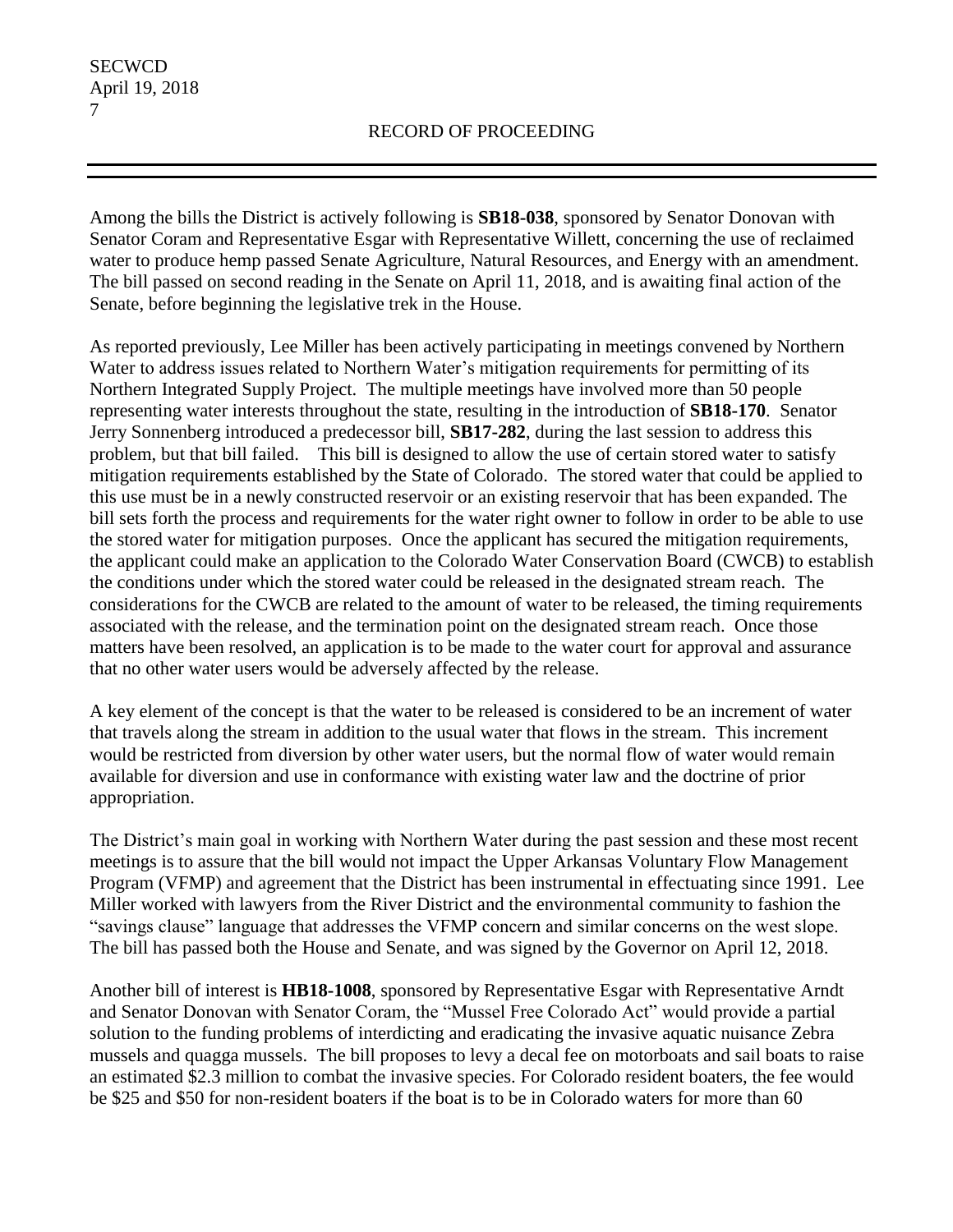consecutive days. The program would go into effect beginning on January 1, 2019. This bill passed the House Agriculture, Livestock and Natural Resources Committee, with amendments, on a 10-3 vote. The bill is awaiting action by the Governor.

A bill that would amend the Water Conservancy Act and the Water Activity Enterprise Act is **HB 18- 1073**, sponsored by Representative Gray and Senator Gardner. The bill clarifies the contracting authority under the water conservancy district and water activity enterprise statutes. It adds the words "capacity in works" and uses broad language to allow the district board to set the security it will accept under the contract. The broad range of contract terms includes those found under the statutes governing municipal water and sewer contracts. The bill adds language to the water activity enterprise statute to expressly allow water districts and water activity enterprises to contract with other such entities. The reason for the bill is that the Northern Colorado Water Conservancy District (Northern) is developing the Northern Integrated Supply Project (NISP) on behalf of 15 project participants and the Municipal subdistrict of the Northern Colorado Water Conservancy District is developing the Windy Gap Firming Project on behalf of 12 project participants. Each project has formed a water activity enterprise under existing statute under which it will issue contracts to project participants. Northern believes it necessary to clarify and confirm in the Water Conservancy Act that both water supply and water capacity may be contracted for under the statute. While there is no harm to the District in adding this authority, because the District does not have its own facilities (Reclamation owns the facilities), it is unlikely to provide a benefit to the District at the current time. The House bill, as amended, passed second reading in the Senate without amendment on March 6, 2018. The Governor signed this bill into law on March 22, 2018.

A final bill the District is watching is **HB18-1151**, sponsored by Representative Arndt with Representative Catlin and Senator Crowder. This bill originated with the Lower Arkansas Valley Water Conservancy District and seeks to expand the types of programs that can be approved by the CWCB for inclusion in the crop fallowing pilot programs. The bill seeks to add deficit irrigation to the allowable projects. The bill defines "deficit irrigation" as using less than the optimal amount of water on a specific crop. The bill would also exclude the water use in such a deficit irrigation project from the calculation of historical consumptive use. The water generated from a deficit irrigation project could be used for lease. The bill has been amended to limit the applicability of the deficit irrigation program to Water Divisions 2, 3 and the boundaries of the Upper Gunnison River Water Conservancy District before passage in the House on March 6, 2018. The bill was postponed indefinitely by the Senate Committee on State, Veterans, and Military Affairs on March 20, 2018, effectively ending consideration of this bill for this legislative session. Representative Arndt, who will be chair of the Water Resources Review Committee (WRRC) during the interim session, has already indicated that this bill will be considered by the WRRC.

The Governor announced his appointments for the CWCB on April 11, 2018. For terms expiring February 12, 2021:

 Steven A. Anderson of Olathe, to serve as a representative of the Gunnison-Uncompahge drainage basin and as a Republican, appointed;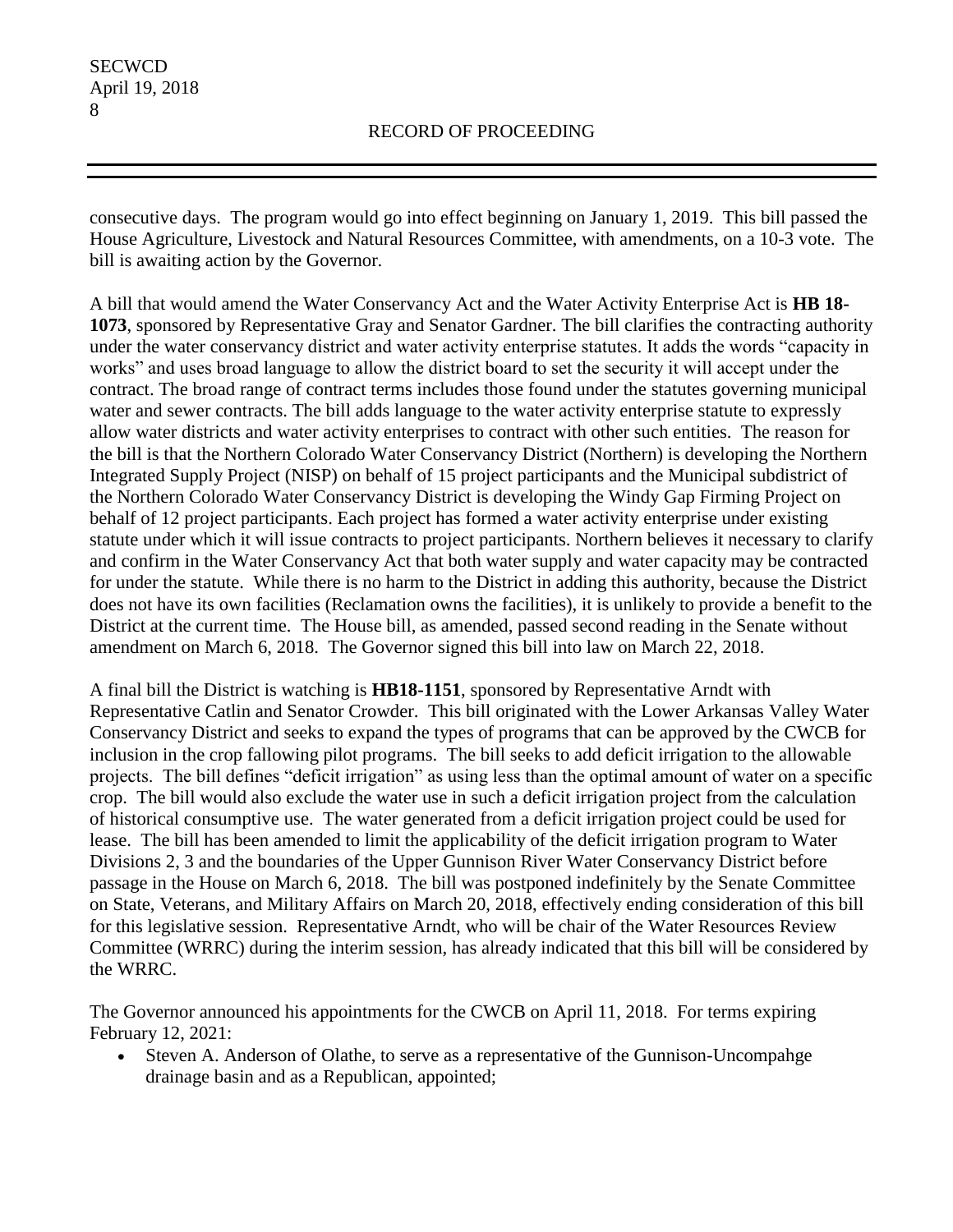### RECORD OF PROCEEDING

- Curran A. Trick of Cowdrey, to serve as a representative of the North Platte drainage basin and as a Republican, appointed;
- James Thomas Yahn of Sterling, to serve as a representative of the South Platte drainage basin and as a Republican, reappointed.

The Governor did not appoint members for terms expiring in 2017, including the Arkansas River Basin, until after the legislative session last year. A hearing was held April 18, 2018 and the Senate confirmed all six appointments.

Lee Miller reported on the Central Arizona Project's recently posted and then withdrawn graphic on their website and the rapid response from the Upper Colorado River Commission (UCRC). Commissioners for the Upper Colorado River sent a letter on April 13, 2019, to Arizona Department of Water Resources Director Tom Buschatzke. In the letter, they specifically criticized a water management strategy of the Central Arizona Water Conservation District (CAWCD).

Lee Miller said that this is what the upper basin doesn't like: the CAWCD aims to keep Lake Mead at a so-called "sweet spot." If the level of the lake stays in that range, then under current agreements, more water comes down from Lake Powell. The Commissioners' letter expressed deep concern that CAWCD "intends to disregard the basin's dire situation at the expense of Lake Powell and all other basin states."

On April 16, 2018, Denver Water sent a letter stating that it is prepared to terminate funding of the system conservation pilot program unless the Central Arizona Water Conservancy District is able to verifiably establish it has ceased all actions to manipulate demands and is fully participating in aggressive conservation measures along with other entities in Arizona. On April 18, 2018, the Board of Water Works of Pueblo sent a letter to the UCRC rescinding its proposal to participate in the system conservation pilot program.

Representatives of CAWCD are scheduled to meet with the UCRC Commissioners on April 30, 2018 in Salt Lake City; Lee Miller plans to attend the UCRC work meeting.

# **EXECUTIVE SESSION:**

Lee Miller said a request has been made for the Southeastern Colorado Water Conservancy District to enter Executive Session pursuant to:

 $\Box$  C.R.S. §24-6-402(4)(b): (Conferences with an attorney for the local public body for the purposes of receiving legal advice on specific legal questions)

 $\Box$  C.R.S. §24-6-402(4)(e): (Determining positions relative to matters that may be subject to negotiations; developing strategy for negotiations; and instructing negotiators)

The District has been asked to discuss the following matter: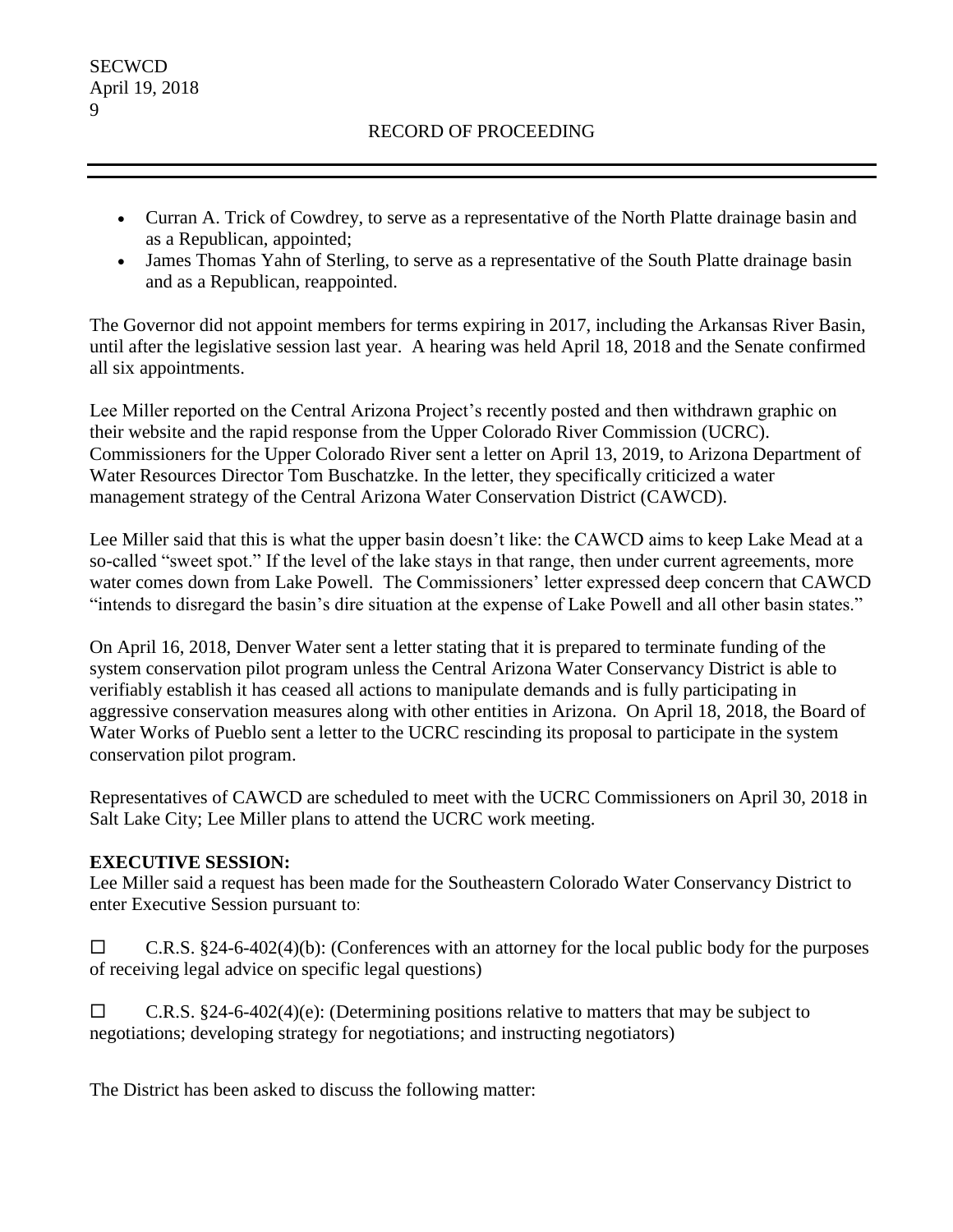#### Diligence: District's Division 5 Conditional Water Rights

The presence of the following persons is requested at this Executive Session:

- □ Non-Excused Committee Members
- $\Box$  Executive Director
- **C** General Counsel
- □ Special Water Counsel
- **Engineering Consultant**
- Water Resources Specialist/Engineer
- Issues Management Program Coordinator

Minutes will be electronically recorded as required by the Colorado Open Meetings Act.

Mr. Pifher moved, seconded by Mr. Hamel, to convene into Executive Session. Motion unanimously carried. The Board entered into Executive Session at 11:16 a.m., the District meeting was reconvened at 12:12 p.m.

# **REPORT OUT OF EXECUTIVE SESSION:**

Lee Miller reported that the District Board received legal advice and provided instructions to the negotiators on the announced matters. The District Board has one action item as a result of the Executive Session.

# **ACTION ITEMS-CONTINUED:**

DILIGENCE APPLICATION DISTRICT'S DIVISION 5 CONDITIONAL WTER RIGHTS Mr. Leonhardt stated that the District holds decreed Fryingpan-Arkansas Project (Project) water rights on Colorado's West Slope. Although most of these water rights have been diverted and placed to beneficial use and have been decreed absolute, some remain conditional (Conditional Rights). The Project is authorized to divert a long-term average of 69,200 acre-feet from the West Slope through the water rights, but has not yet realized this yield.

The Conditional Rights are part of the Project's West Slope Collection System, which diverts water through the Boustead Tunnel across the Continental Divide for storage on the East Slope and use within the District. Most of the Conditional Rights are located on the Fryingpan River and its tributaries, and one on a tributary to Hunter Creek (all tributary to the Roaring Fork River). Conditional Rights are associated with both existing and unbuilt structures.

The District last filed for diligence on the Conditional Rights in 2009 in Case No. 09CW40, and it obtained a diligence decree on May 28, 2012. Pursuant to 09CW40 Decree, the District must file an application for diligence by May 31, 2018 to maintain the Conditional Rights. If the District does not file this application by the deadline, it will lose the Conditional Rights by default. Additionally, a stipulation in Case No.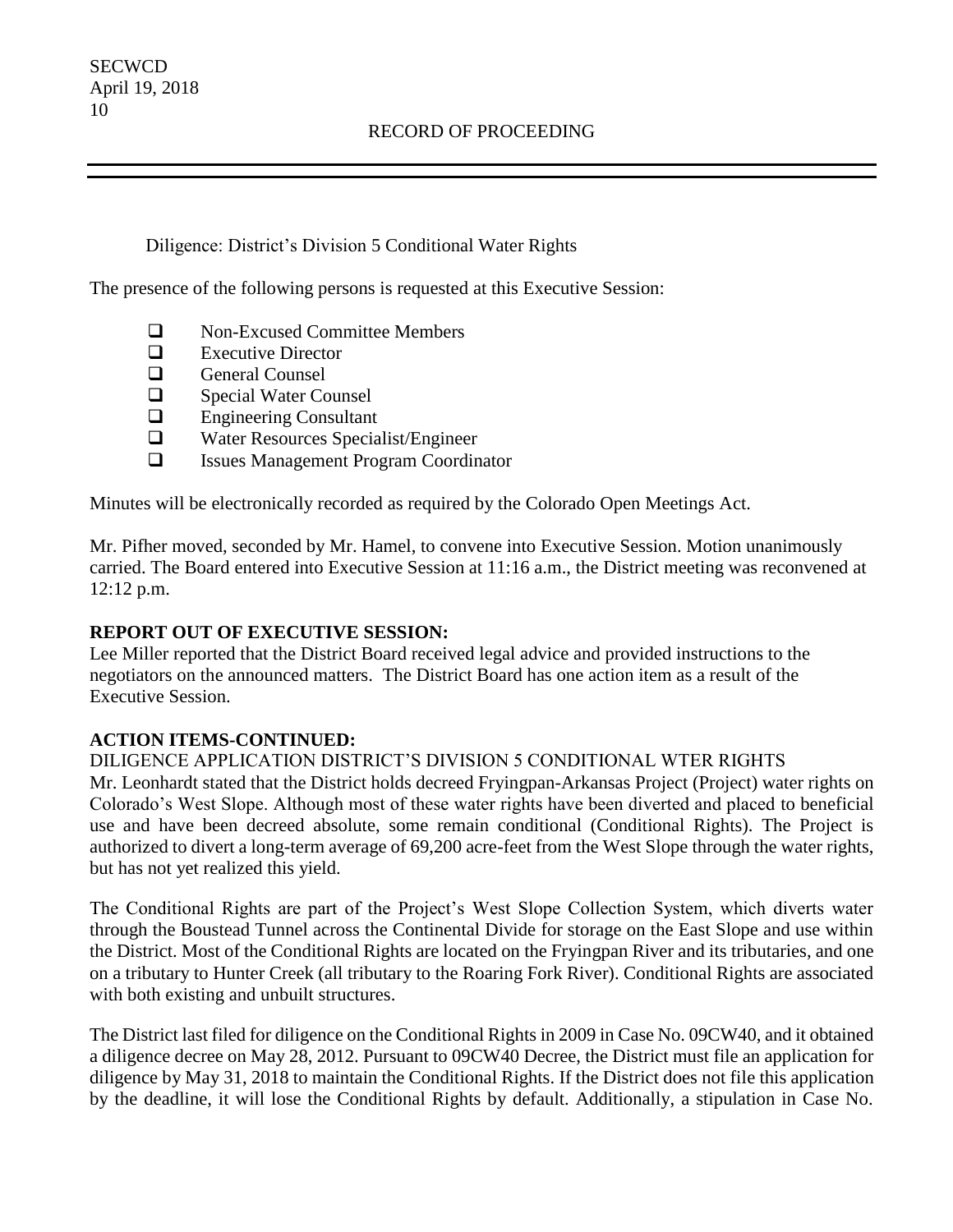09CW40 between the District and the United States required the District to study its Conditional Rights and alternatives for realizing the Project's authorized yield, and to decide by May 2018 whether to request continuation of the Conditional Rights as decreed, changes in any of the conditionally decreed diversion points, or abandonment of any of the decreed conditional rights.

The District hired Wilson Water Group to perform the study required by the stipulation with the United States in Case No. 09CW40. Based on the study, Wilson Water Group recommends filing for diligence on the Conditional Rights. Continuing diligence on the remaining Conditional Rights will allow the District and the U.S. Bureau of Reclamation to continue to work toward obtaining the Project's full, authorized diversions from the West Slope. The Project may divert an average of 69,200 acre-feet/year from the West Slope, or up to 120,000 acre-feet in any given year as long as the diversions do not exceed an aggregate of 2,352,800 acre-feet in any period of thirty-four (34) consecutive years. These amounts were approved and authorized through the Project's Operating Principles, federal authorizing legislation, and Water Court decrees.

Wilson Water Group also recommends applying to make an additional one (1) cfs and five (5) cfs absolute for two Conditional Rights based on diversion records from 2010. The diversion records show that the Project diverted at rates up to 86 cfs (an additional one (1) cfs beyond the current absolute amount) from the No Name Creek diversion in the Hunter Creek Subsystem, and at least 400 cfs (an additional five (5) cfs beyond the current absolute amount) from the Fryingpan River and Marten Creek diversion in the Fryingpan River Subsystem. The District used these additional diversions for Project purposes.

Thus, the Committee, General and Special Water Counsel and District staff recommend filing for diligence on all of the Conditional Rights to continue those rights as decreed, and applying to make absolute an additional one (1) cfs from the No Name Creek diversion and an additional five (5) cfs from the Fryingpan River and Marten Creek diversion.

The Committee also recommends that the Board adopt a resolution, and authorize Special Water Counsel to file the application for diligence in May 2018. Adopting a resolution will confirm the District's continuing intent to maintain and develop the remaining Conditional Rights for the Project and to fully utilize the Project's West Slope Collection System to the extent allowed by the Project authorization and the District's decreed rights.

Mr. Pifher moved, seconded by Mr. Clayton, the Board adopt Resolution No. 2018-02D, and authorize Special Water Counsel to:

- (1) File an Application for Diligence with the Water Court during May 2018 to maintain all of the District's remaining conditional water rights decreed in Water Division 5; and
- (2) Include in the Application for Diligence a claim to make an additional one (1) cfs absolute from the No Name Creek diversion, and an additional five (5) cfs absolute from the Fryingpan River and Marten Creek diversion.

Motion unanimously carried.